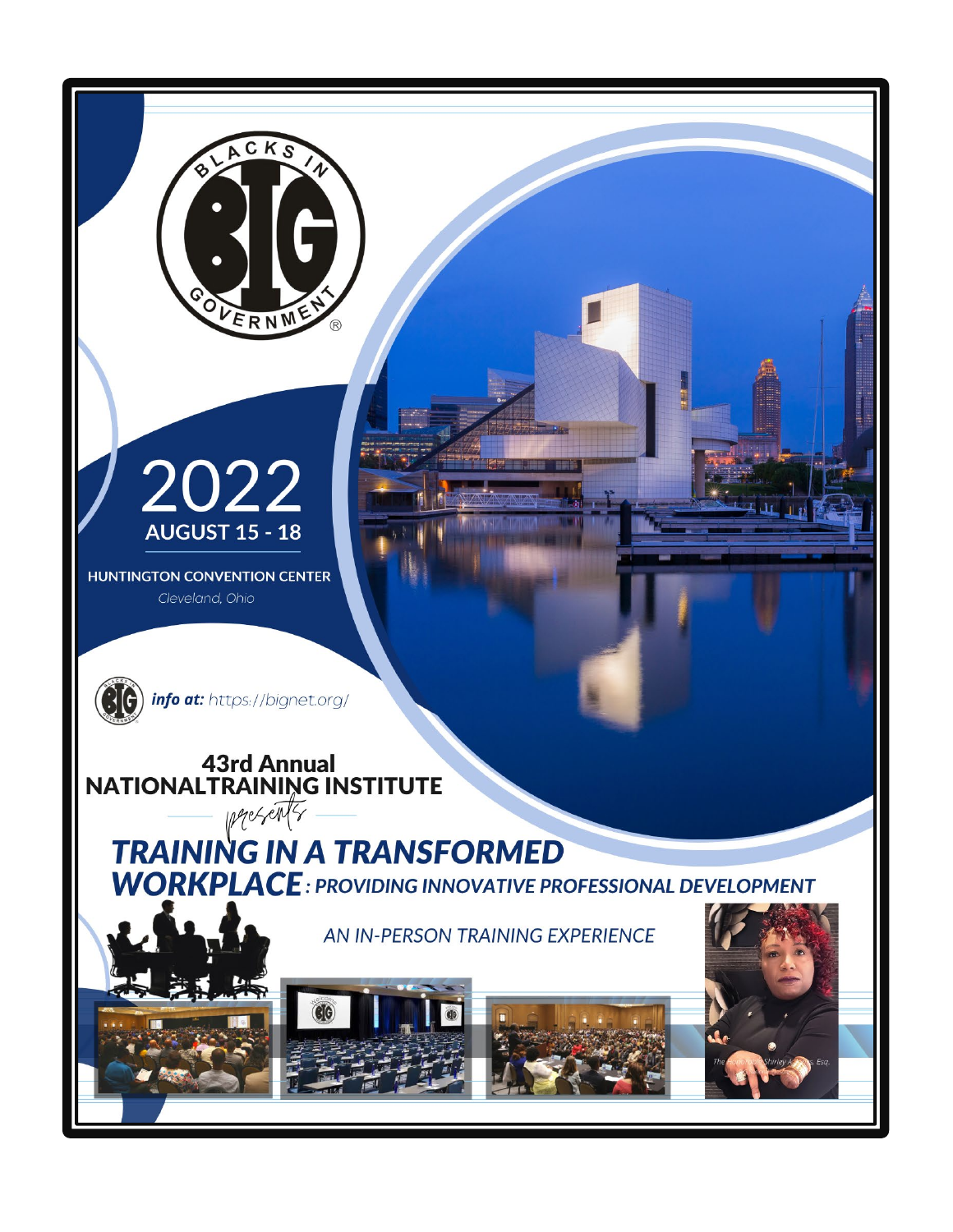

# **GREETINGS FROM THE NATIONAL PRESIDENT**



Greetings NTI Attendees,

Last year, we made history together by embarking on our very first virtual National Training Institute (NTI). So, let me start by thanking you for going on that journey with us for the very first time. And, I commend you for your commitment to continuous learning and career development in deciding to attend this year's in person NTI focused on *"Training in a Transformed Workplace Providing Innovative Professional Development"*. Our continued commitment is to always provide training that will support your desired outcomes and surpass your expectations. Of course, our NTI over the years has provided you with tremendous opportunities to elevate your career growth and we will deliver those same opportunities again this year.

Whether you are a federal, state, or local government employee, the NTI has workshops, mentoring, networking, and information sharing opportunities to facilitate the development of your workplace skills, giving you a plan and a structure to become the catalyst for change that connects, supports, and harnesses your future self! The NTI, along with other BIG programs and initiatives that we deliver throughout the year, is an effective mechanism to energize your thinking, prepare you for success in the workplace, and help you effectively meet challenges within your community. And, through our agency forums, this training opportunity facilitates active and practical discussions on the many recent changes in public service. In fact, with over 40 workshops and agencies forums featuring a variety of superb speakers, an array of critical topics and special enhancement programs, this NTI will indeed prove to be four extraordinary days of first-class training!

To our numerous corporate sponsors, hosts, donors, supporting partners, and member donors, we extend our sincere thanks and appreciation to each of you for supporting our BIG National programs, services, and initiatives to ensure BIG remains the premiere employee resource organization of choice for government employees. We are committed to equity, excellence, and opportunity for ALL.

Congratulations to Region V for assisting with the planning and hosting of a truly dynamic NTI. Special thanks also goes to the National Training Chair, Honorable Paula E Davis, the National Training Deputy Chair, Ms. Melinda Deloatch-Speight, the Host City Coordinator, Ms. Andrea Freeman, and the entire 2022 National Training Committee for their relentless dedication, commitment, and fortitude in ensuring the unwavering success of this 2022 NTI. I further convey my sincerest gratitude to the National Board of Directors, National Executive Committee, and all BIG members for your continued support of our great organization.

Sincerely,

Shirley, C. Jacs

HONORABLE Shirley A. Jones, Esq.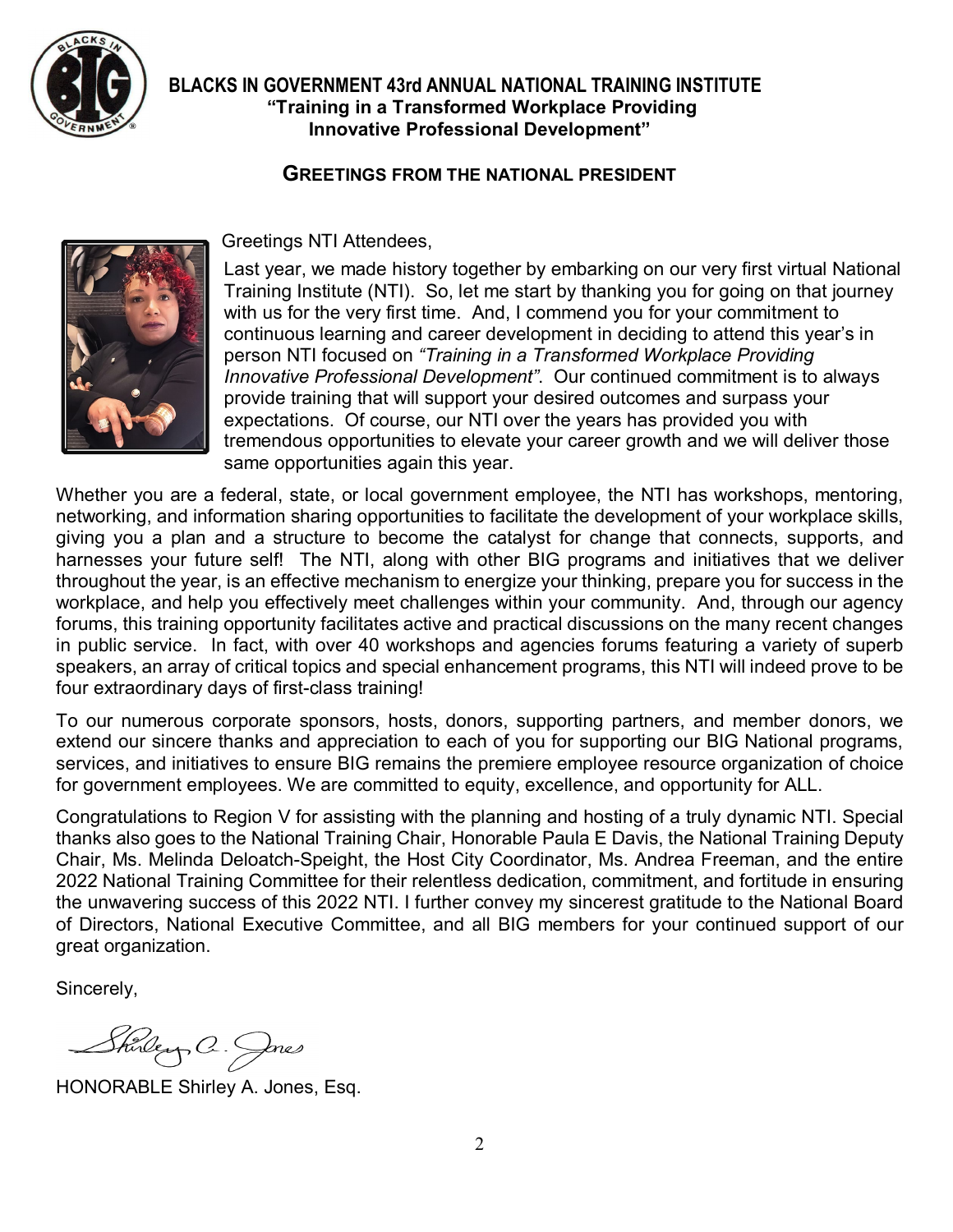

# **GENERAL INFORMATION**

#### **INVITATION TO THE BIG NATIONAL TRAINING INSTITUTE**

The National Organization of Blacks In Government, Inc. (BIG) extends an invitation to you to attend the 43<sup>rd</sup> Annual National Training Institute (NTI). This year's NTI theme**, "BIG 2022: "Training in a Transformed Workplace Providing Innovative Professional** 

**Development"**," will highlight recent changes in public service, as well as prepare employees to successfully manage their careers. The NTI is endorsed by Government agencies at the Federal, State, and Local jurisdictions. The NTI also affords participants an opportunity to strategically focus on enhancing their required core competencies and thereby, promotes career development and advancement.

#### **WHAT IS BIG?**

BIG is a 501(c)(3) non-profit organization, whose members are civil servants throughout all levels of government and private industry. BIG was created in 1975 and incorporated in 1976 as an employee advocacy and professional development association and held its first NTI in 1978. BIG is a National Organization committed to improving public service<br>through promoting equity, excellence, and through promoting equity, excellence, and opportunity in the workplace.

#### **NTI PURPOSE**

- **Training**
- **Professional Development**
- Skills Enhancement
- **Mentoring and Networking**
- **Job Opportunities**

The NTI is a nationwide response to train and develop individuals into subject-matter experts and senior leaders, so that they will be able to perform the critical tasks of providing services to the general public. Areas of training include technology, health care, science, equal employment opportunity, acquisition, financial management, project management, retirement planning, homeland security, and many other service-based functions necessary for the general welfare of the citizenry, and inclusive of programs and benefits.

#### **TRAINING LOCATION**

**Huntington Convention Center of Cleveland 1 St. Clair Avenue NE Cleveland, Ohio 44114**

#### **COST OF TRAINING**

 **Full NTI Registration Fees:**

#### **Pre-Registration (early bird) fee:**

| <b>BIG</b> Member   | \$750.00   |
|---------------------|------------|
| BIG Retired Member* | \$300.00   |
| Non-Member          | \$1,100.00 |
| Cancellation fee    | \$250.00   |

#### **On-site Registration (regular) fee:**

| <b>BIG</b> Member   | \$850.00   |
|---------------------|------------|
| BIG Retired Member* | \$300.00   |
| Non-Member          | \$1,200.00 |
| Single Day          | \$450.00   |

Closing Plenary \$80

\* An active/financial member of BIG in any membership category and is retired from employment. Your dues must be current at the time you register for the Institute and remain current through the Institute, or you will be charged the nonmember rate. Verification of retirement status (SF-50 or 2019 Form 1099R, Photo ID, etc.) must be presented by email to receive rate.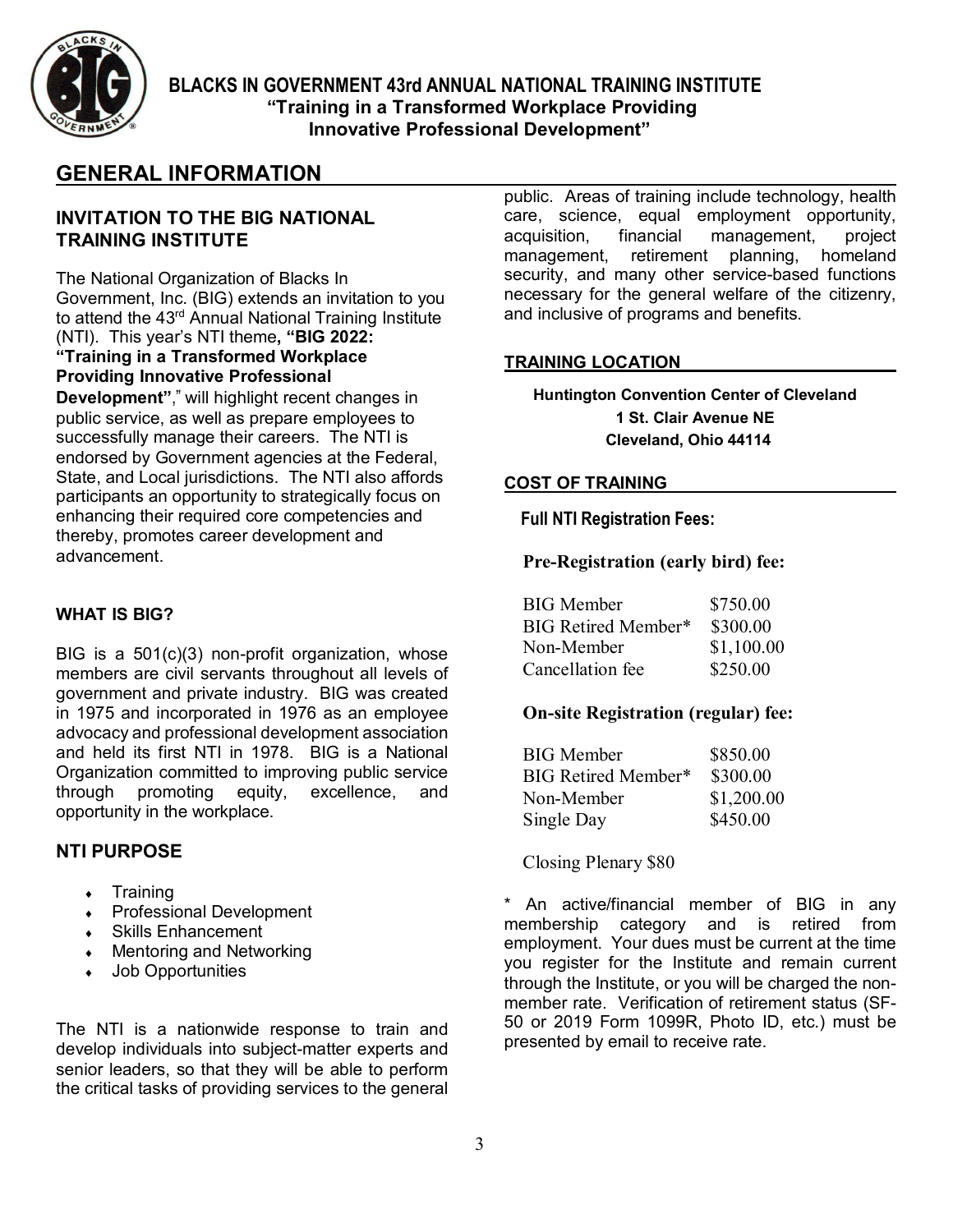

# **METHODS OF REGISTRATION**

**PREFERRED METHOD - ONLINE: For immediate processing, register at [www.bignet.org.](http://www.bignet.org/)**

#### **PLEASE SEND ALL INQUIRES REGARDING REGISTRATION VIA EMAIL TO [registration@bignet.org](mailto:registration@bignet.org)**

Credit Card/debit card, Agency Check, training authorization with complete funding codes and vendor billing information. Cash will be accepted onsite during in person training.

#### **REGISTRATION PROTOCOL**

**Registration:**A **confirmation email** will be forwarded to the attendee upon receipt of the completed Registration Form and full remittance by credit card or check. Conference materials will be provided via electronic format, along with other NTI information.

#### **SUBSTITUTIONS**

Substitutions are allowed by individuals within the same agency/company. Substitutions should have the same member/nonmember classification so that the payment is an even exchange transfer of payment. Please email your request, along with a completed registration form for the substitute attendee, to [registration@bignet.org.](mailto:registration@bignet.org)

#### **REFUND AND CANCELLATION POLICY**

A **written cancellation notice** must be received by NTI Chair at [bigntichair@bignet.org](mailto:bigntichair@bignet.org) dated no later than **July 1, 2022** to obtain a refund. All cancellations will be assessed a \$250.00 processing fee (including credit card debit transactions). No request for refunds or cancellations will be honored after **July 1, 2022.** Confirmed registrants "no shows" are liable for the full amount of the registration fee. All refunds will be processed 30 days after the official NTI closing date.

#### **BIG AMERICANS WITH DISABILITY ACT (ADA) POLICY**

BIG supports the Americans with Disabilities Act. Questions related to specifically-needed services may be directed to the Blacks In Government National Office via e-mail to: [BIGNATIONAL@BIGNET.ORG.](mailto:BIGNATIONAL@BIGNET.ORG)

#### **OPENING PLENARY**

The Opening Plenary, held on Monday morning, August 15, 2022 serves as the inauguration of the NTI. This session highlights organizational and local dignitaries and special guests. The keynote speaker will set the tone for the NTI and educational workshops.

#### **NTI TRAINING SESSIONS**

Beginning Monday morning August 15, 2022 the NTI will provide educational, interactive, and highly motivational workshops. Some workshops will offer continuing professional education (CPE) credit and continuing educational units (CEUs). Experienced professionals such as accredited university professors, government senior leaders, and private sector subject matter experts, will provide quality training sessions. These workshop sessions will be

geared towards professional development in the areas of public administration, leadership, acquisitions, financial management, information technology, program management, and project management. During TBD, a detailed schedule of sessions will be posted to BIG's website at [www.bignet.org.](http://www.bignet.org/)

#### **EXHIBITS/TRADE SHOW**

The exhibitors' showcase will feature numerous government agencies, Fortune 500 companies, consultants, universities and colleges, and entrepreneurs. These exhibitors will provide a wide array of information especially in the areas of educational, career, and recruitment program opportunities.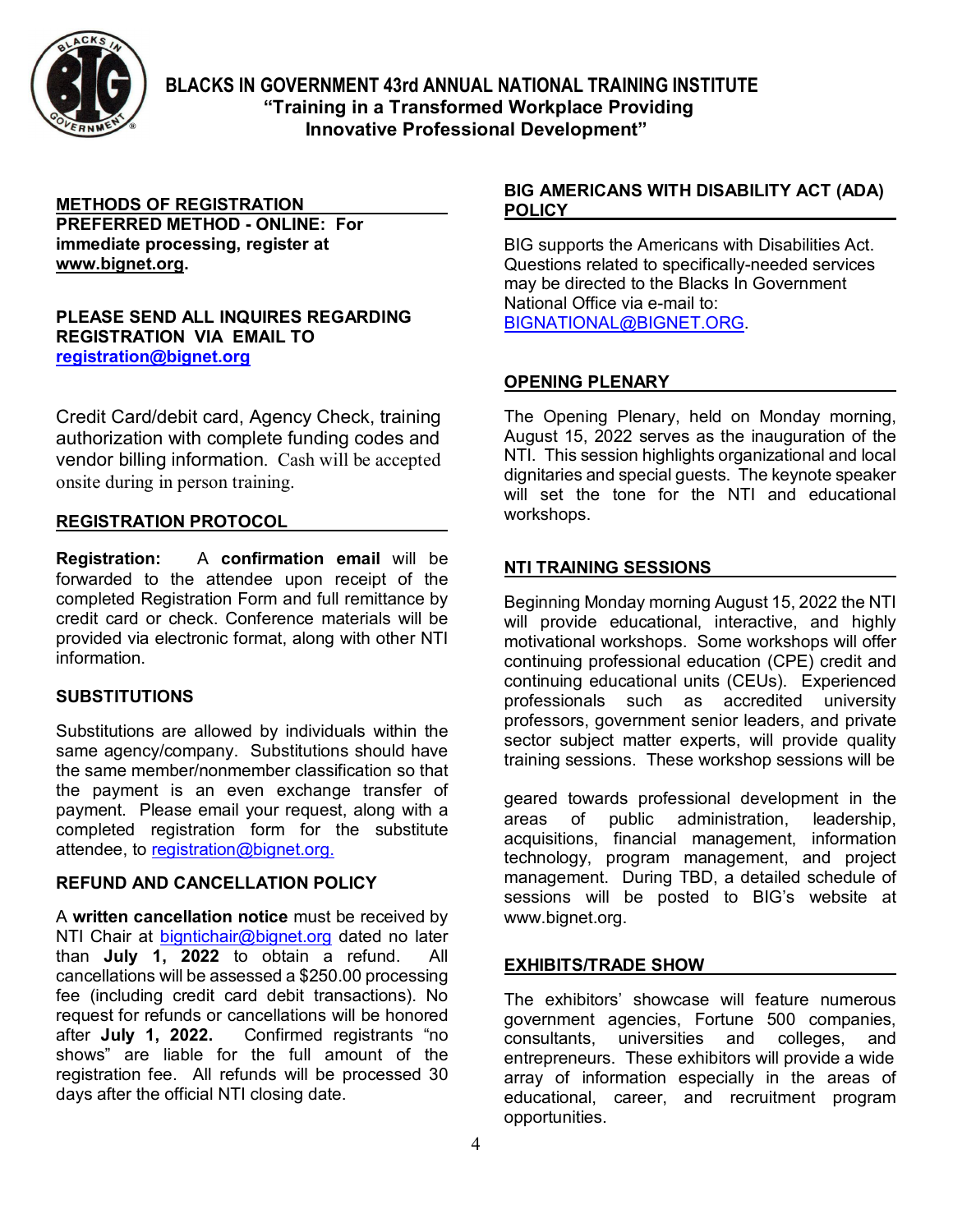

### **CAREER FAIR**

Thinking about a career change? The exhibitors' showcase will also include a "**Career Fair"** from Monday, August 15 through Thursday, August 18, 2022.

#### **SPECIAL ENHANCEMENT PROGRAMS**

Agency forums, State and Local forums, Memorial Wall Program for fallen members, Legislative Forums, BIG Health Forum, Youth Programs, Officer Leadership Training, and Town Hall Meetings are categories under the Special Enhancement Programs (SEPs). These categories are designed to increase participants' awareness of societal<br>forces affecting today's workplaces and forces affecting today's workplaces and communities.

#### **CLOSING PLENARY**

The Closing Plenary will convene on Thursday afternoon, August 18, 2022. The dynamic keynote speaker will close out the NTI activities.

#### **CUSTOMER SERVICE DESKS**

Virtual Customer Service Help Desks will be strategically handled virtually for any registrant needing information regarding the NTI. Hours of operation will coincide with the registration hours.

#### **AUDIO/VIDEO TAPING AND WEBCAST**

Major plenary sessions, special enhancement presentations, and workshops will be professionally taped and/or webcast during the NTI. A listing of venues that are taped or webcast will be noted in the final program guide. Participants **may not** tape or videotape the plenary sessions, special enhancement programs, or any of the workshops or special events. Regular cameras may be used for candid photos of any event.

#### **PHOTO DISCLAIMER**

By attending a Blacks In Government (BIG) conference and/or event, you are giving BIG, its

employees, officers, and members permission to use photographs, videos and other recordings (taken at the BIG conference or event) containing your name, voice, image or likeness for any legal use including, but not limited to, publicity, marketing, social media and web content.

#### **FEEDBACK**

Your feedback is very important in planning future National Training Institutes. Please complete the electronic overall Institute evaluation form and submit to the email identified on the form.

#### **ADDITIONAL INFORMATION**

For more information on the National Institute, visit our website at: [www.bignet.org.](http://www.bignet.org/)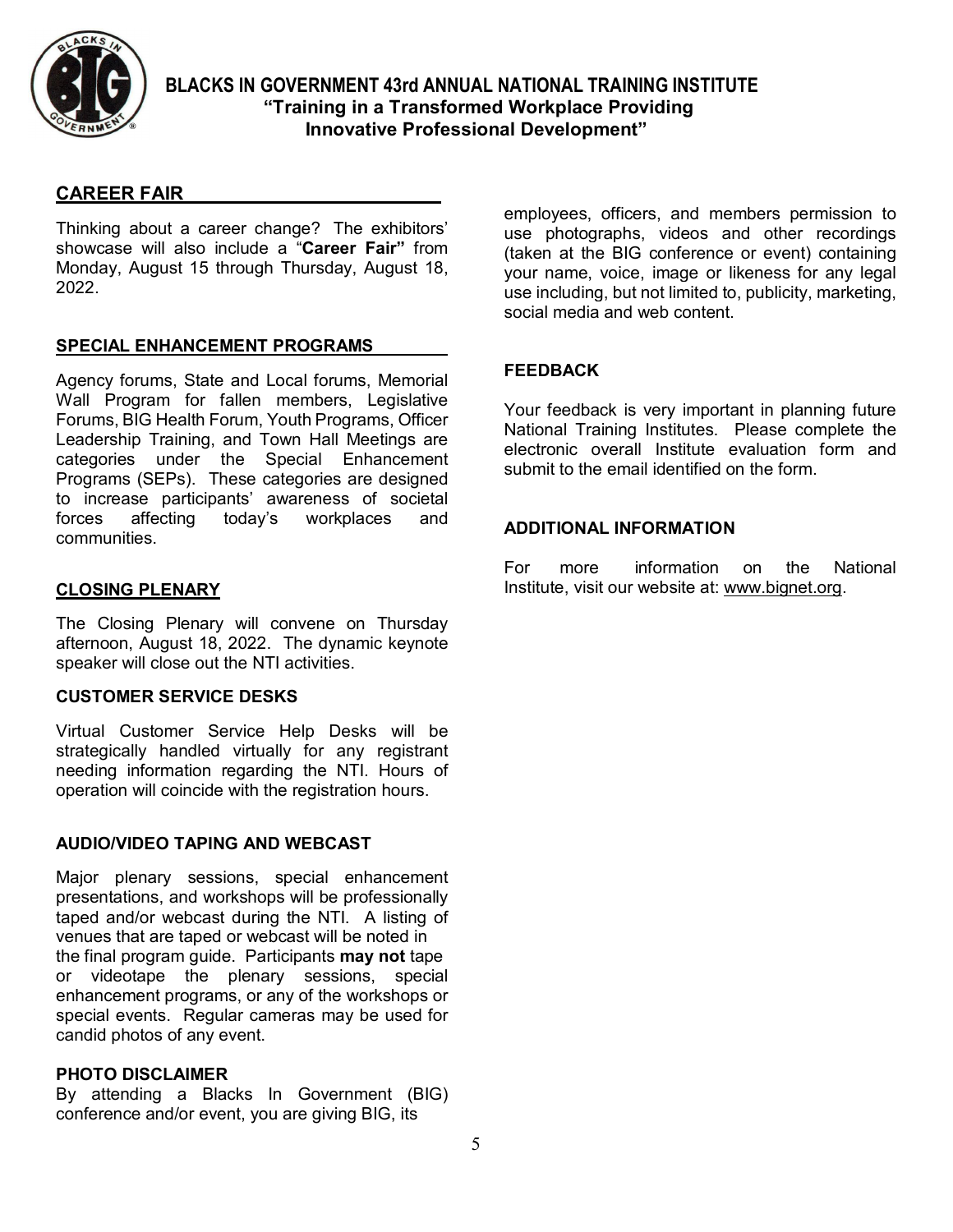

# **TRAINING INSTITUTE AGENDA** *(subject to change)*

| Sunday, August 14, 20222             |                                                   |  |  |  |
|--------------------------------------|---------------------------------------------------|--|--|--|
| $9:00$ am - Until                    | Delegates Assembly                                |  |  |  |
| Monday, August 15, 2022              |                                                   |  |  |  |
| $8:00 \text{ am} - 5:00 \text{ pm}$  | <b>PMP</b> Certification Course tentative         |  |  |  |
| 9:00 am $-12:00$ pm                  | <b>Opening Plenary</b>                            |  |  |  |
| $9:00 \text{ pm} - 5:00 \text{ pm}$  | Exhibits/BIG Store                                |  |  |  |
| $12:15$ pm $-1:00$ pm                | First Time Attendee presentation                  |  |  |  |
| $1:00 \text{ pm} - 5:00 \text{ pm}$  | Concurrent Workshops/Agency Forums /SEPs          |  |  |  |
| $1:00 \text{ pm} - 5:00 \text{ pm}$  | <b>EEO</b> Institute                              |  |  |  |
| $1:00 \text{ pm} - 5:00 \text{ pm}$  | <b>Agency Forum</b>                               |  |  |  |
| Tuesday, August 16, 2022             |                                                   |  |  |  |
| $8:00 \text{ am} - 5:00 \text{ pm}$  | <b>PMP</b> Certification                          |  |  |  |
| $8:00 \text{ am} - 5:00 \text{ pm}$  | <b>Agency Forum</b>                               |  |  |  |
| $8:00 \text{ am} - 5:00 \text{ pm}$  | <b>EEO</b> Institute                              |  |  |  |
| $8:00 \text{ am} - 5:00 \text{ pm}$  | Concurrent Workshops/Agency Forums/SEPs           |  |  |  |
| 9:00 am $-$ 5:00 pm                  | Exhibits/BIG Store                                |  |  |  |
| 11:30 am-1:00 pm                     | State and Local Government Forum                  |  |  |  |
| $7:00 \text{ pm} - 8:00 \text{ pm}$  | Memorial Wall                                     |  |  |  |
| Wednesday, August 17, 2022           |                                                   |  |  |  |
| $8:00 \text{ am} - 5:00 \text{ pm}$  | <b>PMP</b> Certification                          |  |  |  |
| $8:00 \text{ am} - 5:00 \text{ pm}$  | <b>EEO</b> Institute                              |  |  |  |
| $8:00 \text{ am} - 5:00 \text{ pm}$  | FLAG Program and Youth Summit                     |  |  |  |
| $8:00 \text{ am} - 5:00 \text{ pm}$  | Concurrent Workshops/SEPs                         |  |  |  |
| $9:00 \text{ am} - 5:00 \text{ pm}$  | Exhibits/BIG Store                                |  |  |  |
| 4:00 pm $-$ 6:00 pm                  | DSHOF and New Life/Gold Plus Me mbers Recognition |  |  |  |
| $1:00 \text{ pm} - 3:00 \text{ pm}$  | Legislative Forum                                 |  |  |  |
| $7:00 \text{ pm} - 8:00 \text{ pm}$  | <b>BIG Memorial Wall Program</b>                  |  |  |  |
| $8:00 \text{ pm} - 1:00 \text{ am}$  | Gospel Event                                      |  |  |  |
| Thursday, August 18, 2022            |                                                   |  |  |  |
| $8:00 \text{ am} - 5:00 \text{ pm}$  | <b>PMP</b> Certification                          |  |  |  |
| $8:00 \text{ am} - 5:00 \text{ pm}$  | EEO Institute                                     |  |  |  |
| $8:00 \text{ am} - 5:00 \text{ pm}$  | Youth Competitions for STEM                       |  |  |  |
| $8:00 \text{ am} - 5:00 \text{ pm}$  | TIC Oratorical                                    |  |  |  |
| $8:00 \text{ am} - 12:00 \text{ pm}$ | Concurrent Workshops/SEPs                         |  |  |  |
| $9:00 \text{ am} - 5:00 \text{ pm}$  | Exhibits/BIG Store                                |  |  |  |
| $1:00 \text{ pm} - 3:00 \text{ pm}$  | Closing Plenary                                   |  |  |  |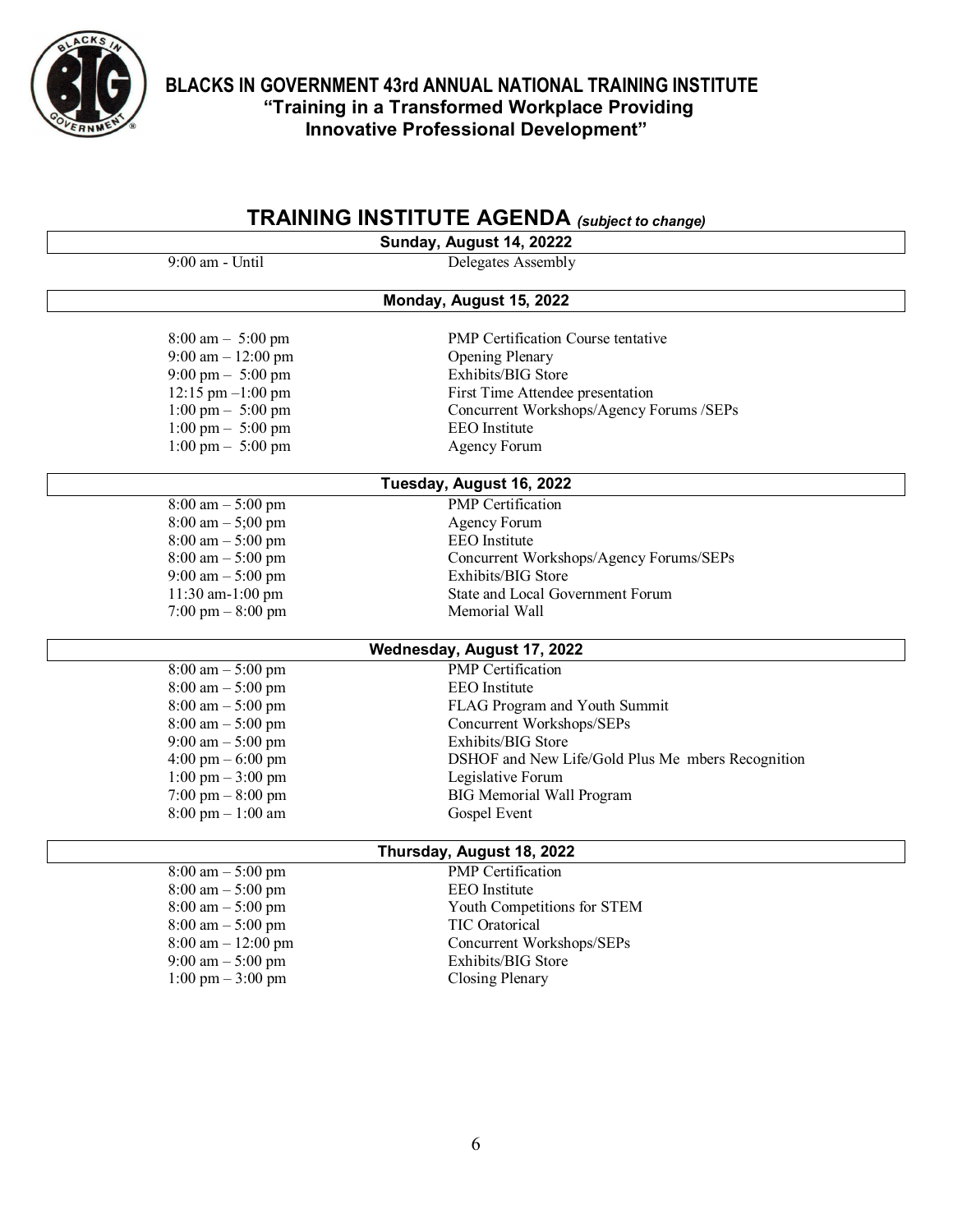

# **AGENCY FORUMS**

The following is a partial listing of agencies that have been invited to hold forums at the National Training Institute**.** Room assignments and related information will be available at the BIG Customer Service Desks.

| <b>Central Intelligence Agency</b>                   | <b>U.S. Department of Commerce</b>                                |
|------------------------------------------------------|-------------------------------------------------------------------|
| <b>Defense Logistics Agency</b>                      | <b>U.S. Department of Defense</b>                                 |
| <b>Environmental Protection Agency</b>               | <b>U.S. Department of Education</b>                               |
| <b>Equal Employment Opportunity Commission</b>       | <b>U.S. Department of Energy</b>                                  |
| <b>Federal Aviation Administration</b>               | U.S. Department of Health and Human Services                      |
| <b>Food and Drug Administration</b>                  | <b>U.S. Department of Homeland Security</b>                       |
| <b>General Services Administration</b>               | <b>U.S. Department of Housing and Urban</b><br><b>Development</b> |
| <b>Internal Revenue Service</b>                      | <b>U.S. Department of Interior</b>                                |
| <b>National Aeronautics and Space Administration</b> | <b>U.S. Department of Justice</b>                                 |
| <b>National Guard Bureau</b>                         | <b>U.S. Department of Labor</b>                                   |
| <b>National Institutes of Health</b>                 |                                                                   |
| <b>Office of Personnel Management</b>                | <b>U.S. Department of Navy</b>                                    |
| <b>Patent and Trademark Office</b>                   | <b>U.S. Department of State</b>                                   |
| <b>U.S. Agency for International Development</b>     | <b>U.S. Department of Transportation</b>                          |
| <b>U.S. Coast Guard</b>                              | <b>U.S. Department of Treasury</b>                                |
| <b>U.S. Department of Agriculture</b>                | <b>U.S. Department of Veterans Affairs</b>                        |
| <b>U.S. Department of Air Force</b>                  | <b>U.S. Forest Services</b>                                       |
| <b>U.S. Department of Army</b>                       | <b>U.S. Government Accountability Office</b>                      |
|                                                      | <b>U.S. Marine Corps</b>                                          |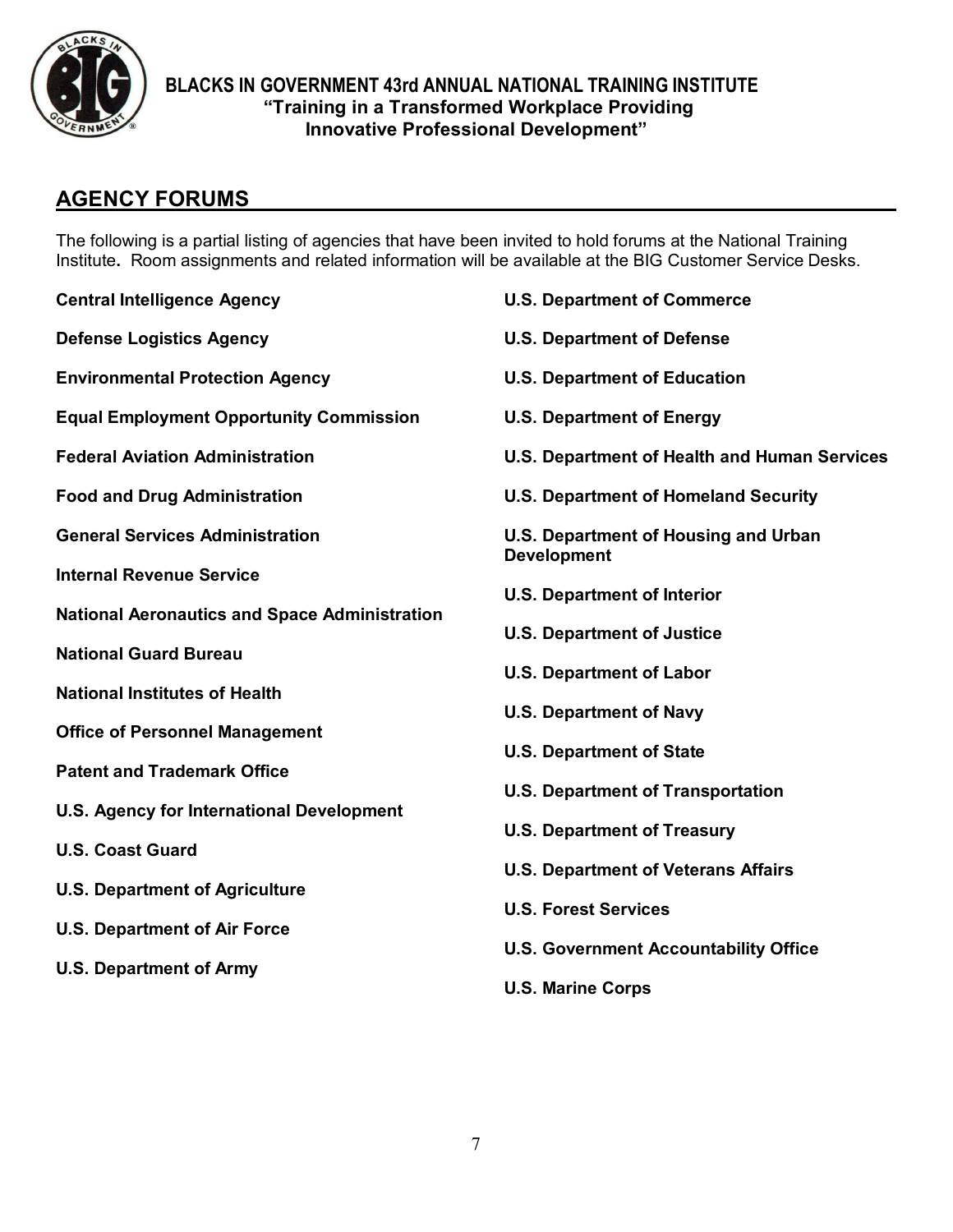

# **TRAINING SESSIONS**

Federal, State, and Local government employees must change the way they do business if they are to remain competitive and meet the demands of today's technologically advanced society. Government employees must develop a comprehensive and diverse resume' by seeking more educational and training opportunities to increase their professional and personal skills. As organizations change their requirements for recruitment at the novice, mid-level, and senior level, government employees must understand the importance of having the required skills to help an organization meet the challenges of accomplishing the mission.

The workshops will be centered on the training offered by the Office of Personnel Management for employee development. Federal, State, and Local government employees alike use the skills that will be taught.

Visit BIG's website at *[www.bignet.org](http://www.bignet.org/)*, for a list of specific course titles and descriptions. All training sessions will be presented at the National Training Institute during the week of August 15-18, 2022, Several of the courses will have Continuing Professional Education (CPE) units and Continuing Leadership Points (CLP).

Each training session will be identified by a subject category two-letter code noted below:

#### **Training Categories:**

|                                                                                     |    | <b>Health Awareness</b><br>and Wellness         |
|-------------------------------------------------------------------------------------|----|-------------------------------------------------|
| <b>Communications</b><br><b>Skills</b>                                              | IΤ | <b>Information Technology</b>                   |
| <b>Diversity</b><br><b>Management</b>                                               | LМ | <b>Leadership and<br/>Management Skills</b>     |
| <b>BIG EEO Institute/</b><br><b>EEO/Personnel</b>                                   | PQ | <b>Personal Performance/</b><br>Quality of Life |
| <b>Financial</b><br><b>Management</b><br><b>Human Resource</b><br><b>Management</b> | TP | <b>Technical and<br/>Professional Skills</b>    |
|                                                                                     |    | <b>Career Development HW</b>                    |

Blacks In Government (BIG) reserves the right to substitute or cancel training sessions due to

circumstances beyond our control. Cancellation will only occur if a presenter, for an unavoidable reason, is unable to honor his/her commitment. In that event, we will make every effort to provide a comparable substitute.

#### **CD Career Development**

The Career Development category not only includes training sessions that provide career-planning strategies, tools, and techniques that can be used effectively to overcome obstacles to career advancement but that also focus on building coalitions through networking, office savvy, and relationship building. The training focuses on building a more productive career while developing new skills through education and applied experiences while developing core leadership competencies of leading people, and collaborating with others, and goal setting.

#### **CS Communication Skills**

Proficient verbal and non-verbal communication skills are a true necessity in the workplace. In fact, the ability to effectively communicate at all levels within the workplace is critical to the survival of the employee and the organization as a whole. Effective communication encourages creativity and innovation. Effective communication determines the quality of our everyday environment and stretches across our community, workplace, and family life. During these lean times of doing more with less, employers value those who can effectively communicate. This training category features training that provides tools for overcoming barriers to communication and provides techniques for communicating effectively in the office as well as environments outside of the confines of the organization.

#### **DM Diversity Management**

Diversity management is the key to growth in today's aggressively competitive global economy. Diversity management is the strategy of using best practices with proven results to find and create a diverse and inclusive workplace. Successful strategies link diversity progress directly to business results. Governments that seek global market relevancy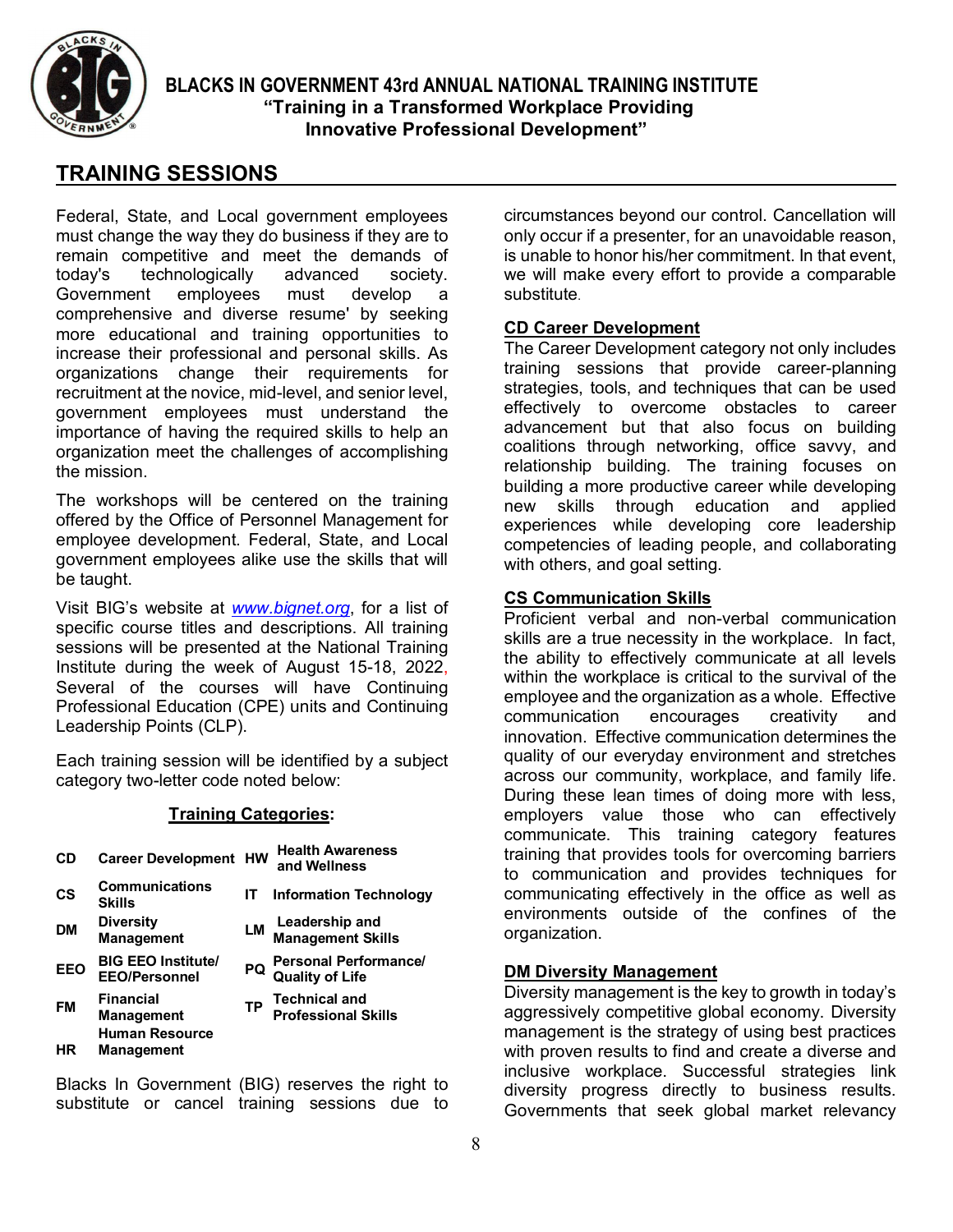

must embrace diversity – in how they think, act, and transform. This area is not just about making the numbers; it provides perspectives regarding the future of diversity and some of the new best practices that will allow diversity to play a more strategic role in fostering sustainable business success. This category may address understanding different cultural practices, myths/untruths, worldviews, as well as, cross-cultural social attributes and experiences.

#### **BIG EEO Institute**

The BIG Equal Employment Opportunity (EEO)<br>Institute facilitates workshops, panels and Institute facilitates workshops, panels and specialized presentations centered precisely on federal, state, and local government EEO, affirmative employment and diversity (Executive Order 13583: Establishing A Coordinated Government-Wide Initiative To Promote Diversity And Inclusion In The Federal Workforce Issued August 18, 2011) issues in the workplace. This involves, but is not limited to, filing and formulating EEO complaints, regulatory timeframes, employee rights, settlement agreements, alternative dispute resolution (Mediation), and employee appeals rights. The BIG EEO Institute also provides training for BIG members appointed to positions of advisement within the organization to assist employees in the EEO Complaint Process. Through the EEO Institute BIG strongly encourages establishing partnerships with other affinity groups, unions, and agency officials/senior management to discuss agency recruitment/hiring and affirmative action plans, MD-715 and 462 reporting, special emphasis programs, underrepresentation, and other topics that affect public service employment.

All EEO-related training vendor applications shall be referred to the National AE/EEO Chairman and Committee for approval for BIG EEO Institute presentation(s).

#### **FM Financial Management**

This category includes traditional introductions to personal investments and organizational finance as well as significant features on how sound financial management provides vital information, financial

services, and policy support within government at all levels. These sessions focus on building one's financial portfolio by understanding the various financial tools and how to best secure your financial stability: your retirement benefits, long-term insurance, credit management, and wealth building. Financial tools that address recommended solutions to enhance readiness and leverage financial management information for strategic planning, budgeting and forecasting, implementation, risk management, accounting, and data management will be introduced.

# **HR Human Resource Management**

In several organizational studies, resource management is the efficient and effective deployment of an organization's resources when and where they are needed. The ability to manage human capital, financial and information resources strategically are paramount to the organization. Identifying the organizational goals, budget considerations, and staffing needs are essential. This category will identify a variety of best practices and other critical activities that are vital to determining staffing needs, available resources, and providing optimal human resource expertise, IT infrastructure and other services. The topics will cover these factors with emphasis on the importance of recognizing organizational cultural and environmental aspects to maintain an essential partnership in developing and executing organizational strategies.

#### **HW Health Awareness and Wellness**

As the workforce is living longer and retiring later, it is imperative to keep people healthy and productive. Topics are designed to increase awareness of various health issues on prevention,

various diseases within ethnic/ minority populations, wellness to include nutrition and exercise, social and mental health and health disparities across populations. This category will focus on healthy strategies that affect work productivity and career advancement.

#### **IT Information Technology**

This is the age of technology. Computers have become essential tools for integrating the many